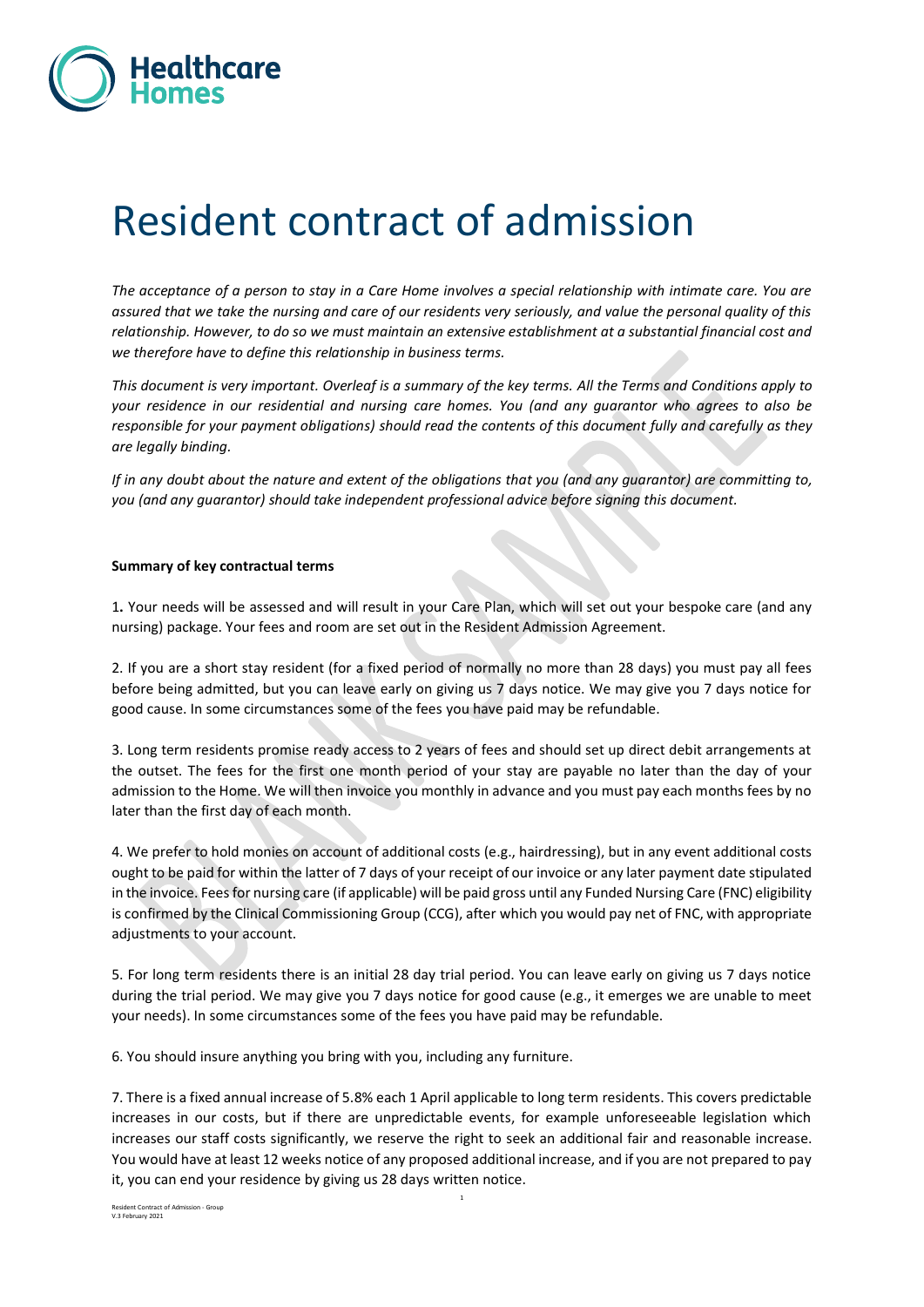

8. Changes in your care (or nursing) needs (which will be recorded in your Care Plan) or a change of room may lead to fee adjustments.

9. If you are a long term resident, you should let us know if your financial position changes to the extent that you have less than six months fee funding available. Each year we will ask for an update of your (and any guarantor's) finances. If you have a guarantor, they will have a parallel but personal and independent responsibility to pay any monies due to us which you have failed to pay.

10. If there may be a need to switch from self-funding, we wish to work with you to see if this achievable.

11. If you are a long term resident, your absence from your room would result in a 10% discount for the second through to sixth week of your absence, but the fee for the first week of your absence is payable in full. During these 6 weeks there ought to be discussions between us and you about our keeping the room available for you.

12. If you are a long term resident, either you or we can end your residence on 28 days notice, but we can only do so in certain specified circumstances. Termination can be on no or shorter notice if the circumstances are sufficiently urgent or serious (e.g., behaviour which is a risk or danger to you or others). Our preference is to attempt to resolve issues between you and us by discussion and engagement with you.

13. If your belongings are not removed within 10 days of the termination date, we may charge you reasonable removal and storage costs, and eventually will dispose of them.

14. Your estate will be charged a minimum of 3 days post death fees, calculated from the day after your death, and will continue to be charged if your belongings are not removed from your room, subject to a maximum of 10 days post death fees.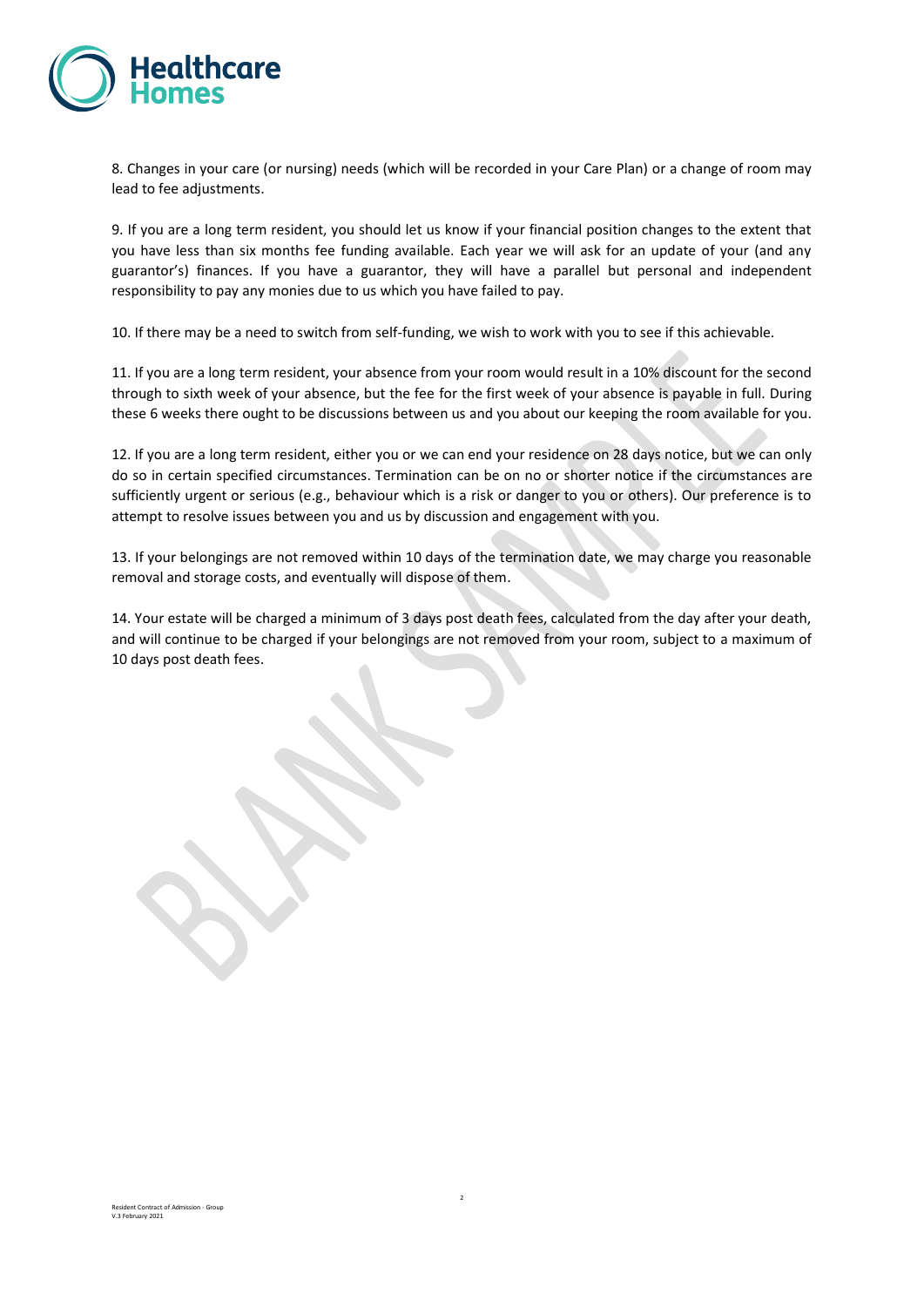

# **Terms and Conditions**

This agreement is made between: -

- 1. Healthcare Homes Group Limited (Company Number 05507277) whose registered office is at The Beeches, Apex 12, Old Ipswich Road, Colchester, Essex, CO7 7QR. (Referred to as **'we', 'the Company'** or **'us'**); and
- 2. The person named in the Residents Admission Agreement or the Resident's Attorney or the Resident's Deputy (referred to as **'you'** or **'the Resident'**)

## **1. Introduction**

- 1.1. These are the terms and conditions on which you become a resident at one of our homes. The summary of the key contractual terms above is merely a summary.
- 1.2. Nothing in the summary of the key contractual terms above shall affect the meaning and effects of this agreement. These Terms and Conditions and the Resident Admission Agreement at the end of this document together constitute the entire agreement between you and us for the care and any nursing services that we provide to you. If there is a conflict between the summary of the key contractual terms, and the Terms and Conditions and the Resident Admission Agreement, the latter shall prevail. Please therefore ensure that you read these Terms and Conditions carefully, and check that the details in the Resident Admission Agreement are complete and accurate. If you think that there is a mistake or require any changes, please contact us to discuss. We will confirm any changes in writing to avoid any confusion between you and us.

## **2. Guarantor (only applicable to Long Stay Residents)**

2.1. If someone (referred to as the **'Guarantor'**) in addition to you is to be responsible for ensuring that fees are paid under this Agreement, you must arrange for the Guarantor to sign this Agreement as well. Where we refer to your obligations to make any payment under this Agreement that obligation will a be joint and personal obligation of your Guarantor.

## **3. Fees**

- 3.1. It is your responsibility to pay all fees associated with your stay at one of our homes.
- 3.2. The fees that you are required to pay for your stay at one of our homes are detailed in the Resident Admission Agreement. If you are a Long Stay resident and paying by Direct Debit, a Direct Debit Mandate must be completed and returned to us prior to admission. Failure to provide such completed Direct Debit Mandate may result in admission being delayed or refused. Any alterations to our bank details ought to be notified to you by us in writing.
- 3.3. There are four circumstances under which your fees may or will be adjusted, as follows:
	- 3.3.1. If your needs change

3.3.1.1. Except in rare, urgent cases, by the time of your admission we will have completed a pre admission assessment, upon which will be formulated your care package in which your needs will be identified and which sets out how we will meet them, all of which shall be recorded in your bespoke Care Plan. With the passage of time those needs may change. If in our reasonable judgement, based on our experience and expertise as a care home operator,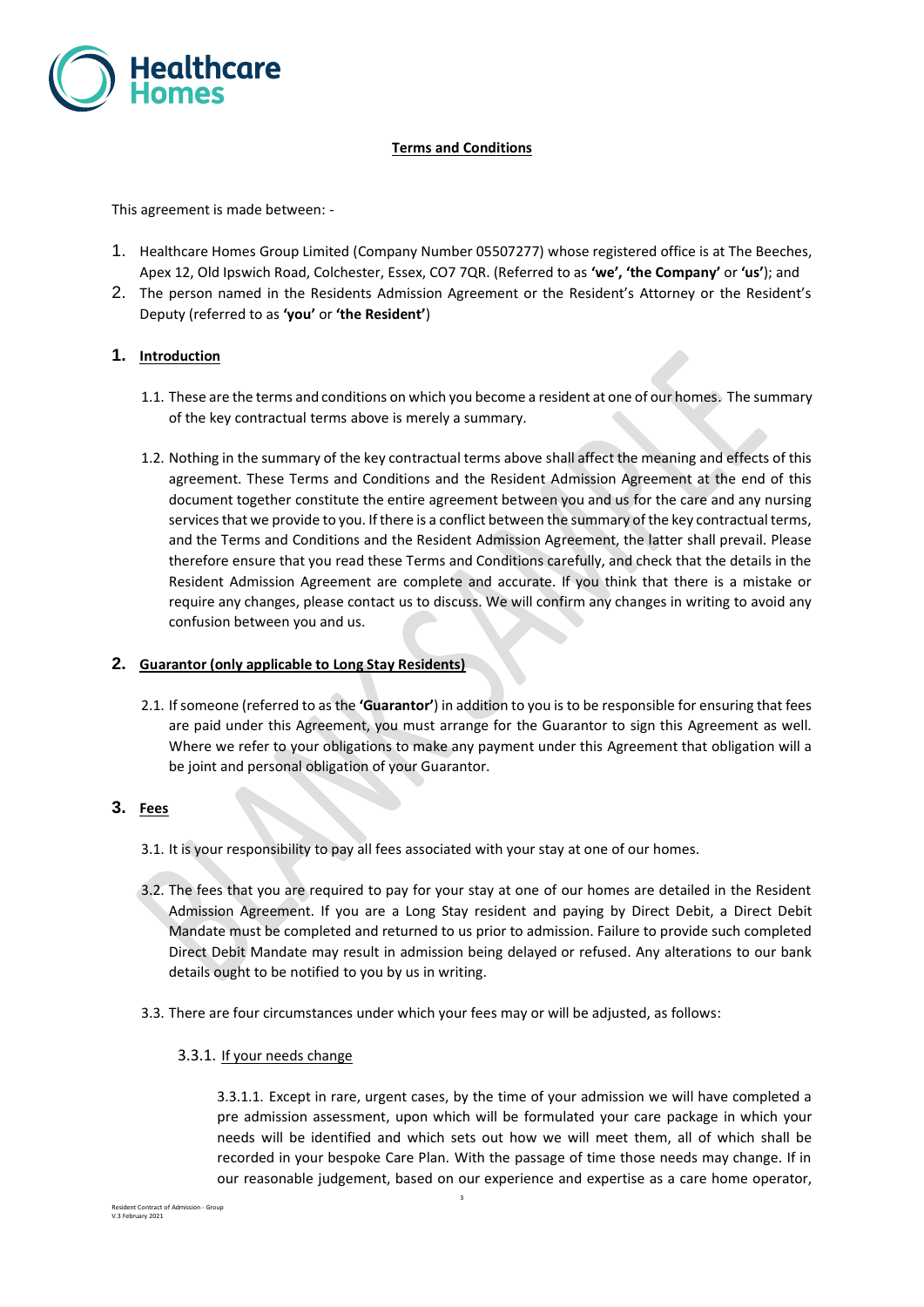

your needs change materially, we shall notify you in writing promptly of that change, the basis for and outcome of our judgement (including our perception of risks and the steps that will meet that change, for example that nursing care has become necessary) and its costs implications. Any fee revisions would be reasonable.

3.3.1.2. Generally, such notification will be given not less than twenty eight (28) days before the change and any fee revision is implemented. Fee revisions (subject to clause 3.3.1.4) become payable from when we start providing you with your revised needs.

3.3.1.3. If your needs change is urgent (for example severe behavioural issues which put you or other residents at risk), we shall notify you as quickly as practicable, and implement the necessary steps to meet that urgent needs change immediately. In such instances we reserve the right to charge you immediately a revised, reasonable fee.

3.3.1.4. If you disagree with our assessment of your needs change or the steps to be taken to address it, you should consult an independent healthcare professional and obtain and share with us their opinion on our assessment within twenty eight (28) days of your receiving from us written notification of your needs change. Provided you have sent us the opinion within such twenty eight (28) days and we have the capability to implement it, we shall accept and comply with that opinion. If the opinion confirms our assessment, you will be liable for our revised, reasonable fees from the day we started implementing the needs change.

3.3.1.5. If after more than twenty eight (28) days of your receiving from us notification of your needs change you still do not agree with our assessment and/or the confirmatory opinion of the independent healthcare professional, you may give the Home Manager at the Home not less than twenty eight (28) days written notice of termination (which will commence on the date you give us written notice), but you will remain liable for our revised, reasonable fees (in so far as they are more than the fees charged before the needs change) until you have left the Home permanently, and if you do not pay them, we shall be entitled to give you twenty eight (28) days written notice of termination (which will commence on the date we give you written notice) and if necessary commence court recovery steps.

#### 3.3.2. Change of room

3.3.2.1. If you wish to have a superior (or inferior) room to the one which you occupy, then subject to availability and agreeing a revised, reasonable fee, we will endeavour to meet your request.

3.3.2.2. If there is a change of funding upon your ceasing wholly or partly to be a private payer, and a local authority or an NHS body proposes and we agree to accept such funding, our agreement to accept such funding may be conditional on your moving to a different room. This would also bring an end to this Agreement and you will need to enter into our Funded Terms and Conditions of Stay. We would enter into an agreement with the local authority or the NHS body. If you wished to have facilities and/or services beyond those provided under our agreement with the local authority or the NHS body, a Lifestyle Choice Top-Up Contract would need to be entered into with us.

3.3.2.3. There may be a need to change your room, which we would discuss with you beforehand. Unless the circumstances are urgent, we will give you at least 5 working days' written notice of the proposed change and an explanation for it. If an emergency has caused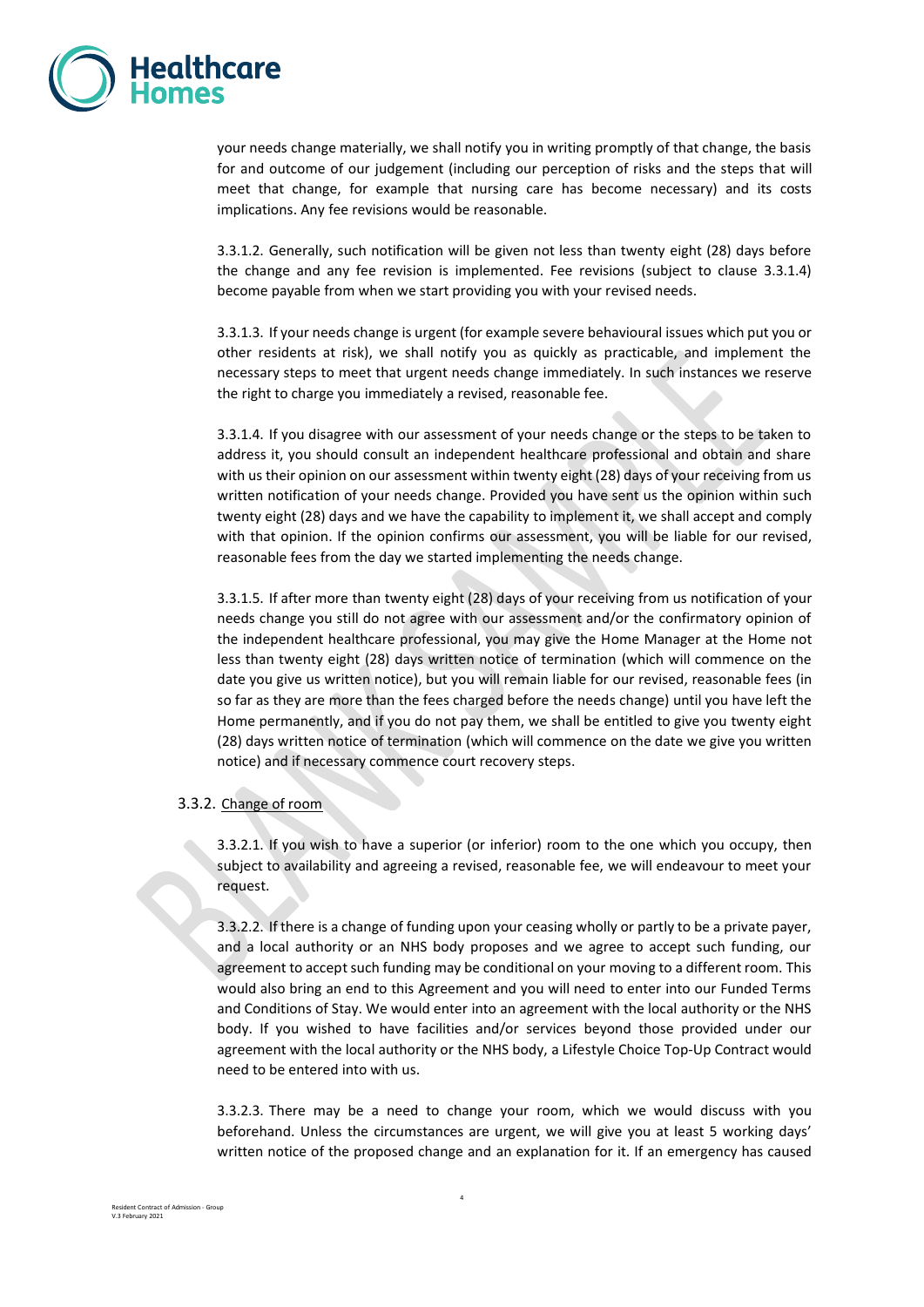

the relocation, once it ends, we will return you to your previous room once it is safe and practical for us to do so.

#### 3.3.3. Annual fee increase of 5.8%

3.3.3.1. This increase (referred to as the **'Fixed Increase'**) shall be applied each 1 April, subject to clauses 3.3.3.3 and 3.3.3.4 below. As an illustration, if you enter a home on 1 August 2020 at a weekly fee of £1,000, on 1 April 2021 the Fixed Increase would result in a revised fee of £1058.00.

3.3.3.2. The Fixed Increase is intended to cover readily predictable staffing costs increases such as staff and agency staff costs increases (including foreseeable increases in employer pension contributions and the National Living and Minimum Wage) and readily predictable running costs increases such as rent, rates, utility bills, insurance, heating, food, medical supplies, equipment and keeping the Home well maintained and in good order.

3.3.3.3. If your stay at the Home starts between 1 January and 31 March, the Fixed Increase will apply on the second 1 April of your residence, and not on the first. For example, if you are admitted on 1 January 2021 your first Fixed Increase would be applied on 1 April 2022.

3.3.3.4. You shall have the right to give the Home Manager at the Home not less than twenty eight (28) days written notice of termination, and provided that notice is given to us at least twenty eight (28) days before 31 March and you have also left the Home by then, you will not have to pay for the Fixed Increase applicable on 1 April of that year.

## 3.3.4. Fee increase for unpredictable cost increases (referred to as '**Additional Increase**')

3.3.4.1. It is possible that actions are taken or caused by government or quasi governmental agencies (central or local) which have a significant and obvious impact on our costs, such as taxes or other levies, which are not readily predictable, and were therefore not taken into account when we calculated the Fixed Increase. Examples might include increases in employer pension contributions or in the National Living and Minimum Wage beyond the amount readily predictable or requirements for significant increases in staff qualification or staff to resident ratios which will have a significant impact on our costs.

3.3.4.2. If there are circumstances which give rise to an Additional Increase, you will receive written notice of it together with an explanation at least twelve (12) weeks prior to our implementing such Additional Increase. If you are not prepared to pay such Additional Increase, you shall have the right to give the Home Manager at the Home not less than twenty eight (28) days written notice of termination, and provided that notice is given to us at least twenty eight (28) days before that Additional Increase is due to be implemented and you have also left the Home by then, you will not have to pay such Additional Increase.

## **4. Length of Agreement for Short Stay Residents and Overstay**

4.1. Subject to complying with the terms of this Agreement the Resident will be entitled to reside in the Home for the full period of the Short Stay set out in the Resident Admission Agreement but must vacate the Home at the end of that period. Any part of a day upon which you arrive or depart constitutes a full day's residence.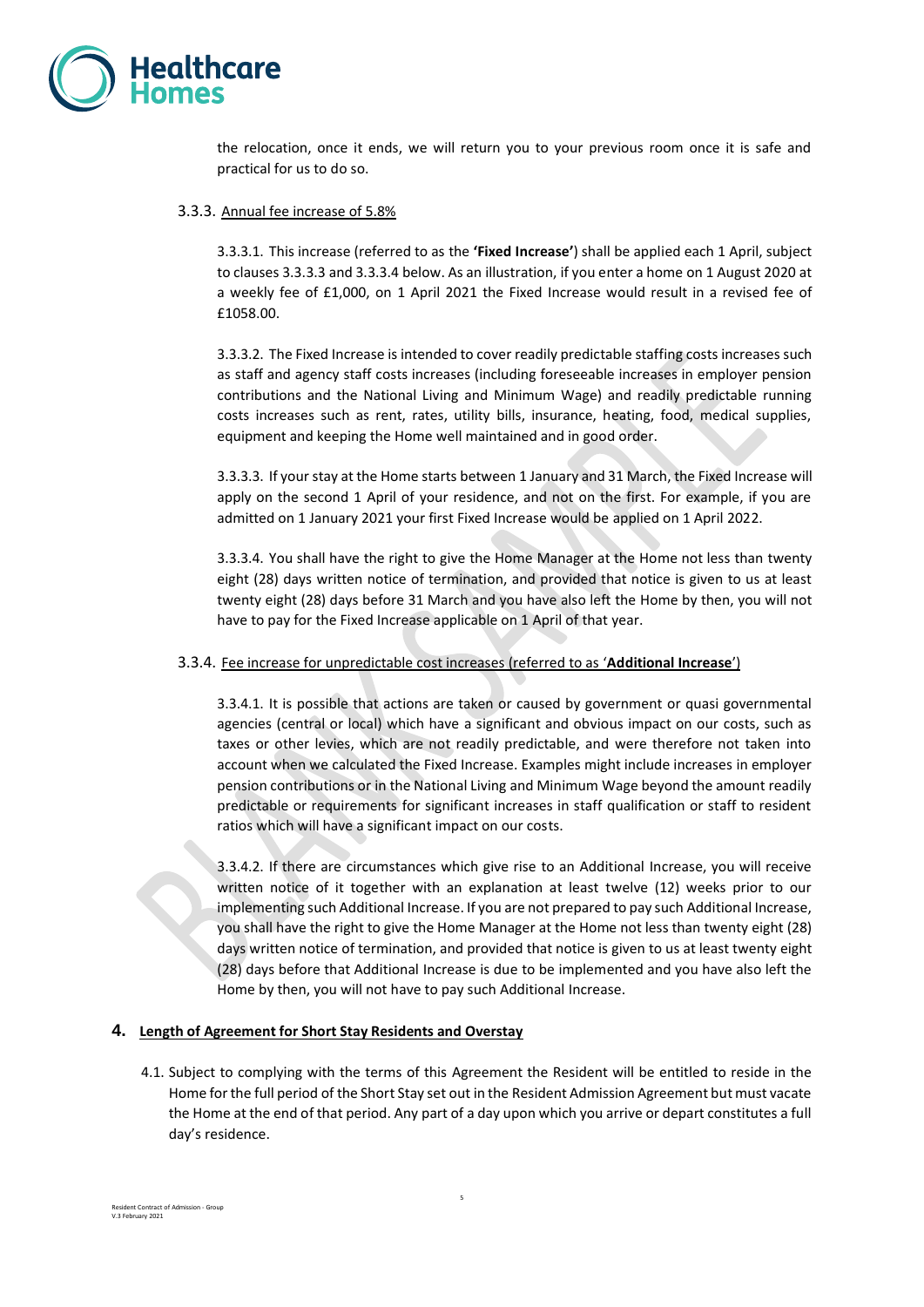

- 4.2. You may write to us to end your Short Stay at any time by sending or giving the Home Manager of the Home not less than seven (7) days written notice of termination (which will commence on the date you provide written notice).
- 4.3. We may write to you to end your Short Stay at any time by sending or giving to you not less than seven (7) days written notice of termination (which will commence on the date we provide written notice) if:
	- 4.3.1. Having consulted with you and or those at an appropriate external health care agency (for example a community nurse, GP or social worker) in our reasonable opinion we are unable to provide the degree of care and or nursing to meet your assessed needs; or
	- 4.3.2. In our reasonable opinion there are circumstances or behaviour which despite any consultation and management efforts are seriously detrimental to the welfare of other residents or to the conduct of the Home.
- 4.4. At the end of any Short Stay termination notice period the Resident's licence to occupy their room ceases, and the Resident shall leave the Home taking with them all belongings and any furniture the Resident brought with them.
- 4.5. If you overstay your Short Stay period, until you leave the Home or enter into a further agreement with us, you shall continue to be liable to us at the Gross Daily fee set out in the Resident Admission Agreement and in all other respects your continued residence will be subject to these Resident Admission Agreement terms which are applicable to Long Stay Residents.

## **5. Fees for Short Stay Residents and Circumstances where some of the Fee you have paid may be Refunded**

- 5.1. The period of the Short Stay will be set out in the Resident Admission Agreement along with the associated fee for such stay, calculated at a daily rate. The Short Stay fee must be paid to us in full in cleared funds prior to admission.
- 5.2. In the event of your death during the Short Stay period set out in this Agreement, taking account of the provisions of clause [13](#page-10-0) there may be due to your estate a pro rata refund of the fee you have paid.
- 5.3. In the event that you are in hospital during a Short Stay or you are otherwise absent from the Home, calculated from the eighth day of your absence until the earlier of the day you return to the Home, or if you do not return to the Home, the end of your Short Stay period a 10% discount will be applied pro rata to the fee you have paid, and will be refunded to you. This 10% discount represents our savings arising from your absence, primarily in relation to food, heating, lighting and laundry. If it is clear that you will not be returning to the Home or, after consultation with you, it is agreed that you will not be returning to your room, the Short Stay fee that you have paid will be refunded pro rata if and to the extent that your room is occupied by another Resident at any time during the remainder of the Short Stay period.
- 5.4. You may be due a pro rata refund of the payment made to us:
	- 5.4.1. If you have given us notice under clause 4.2 above calculated by reference to the end of the notice period; or
	- 5.4.2. If we have given you notice under clause 4.3 above calculated by reference to the end of the notice period; and/or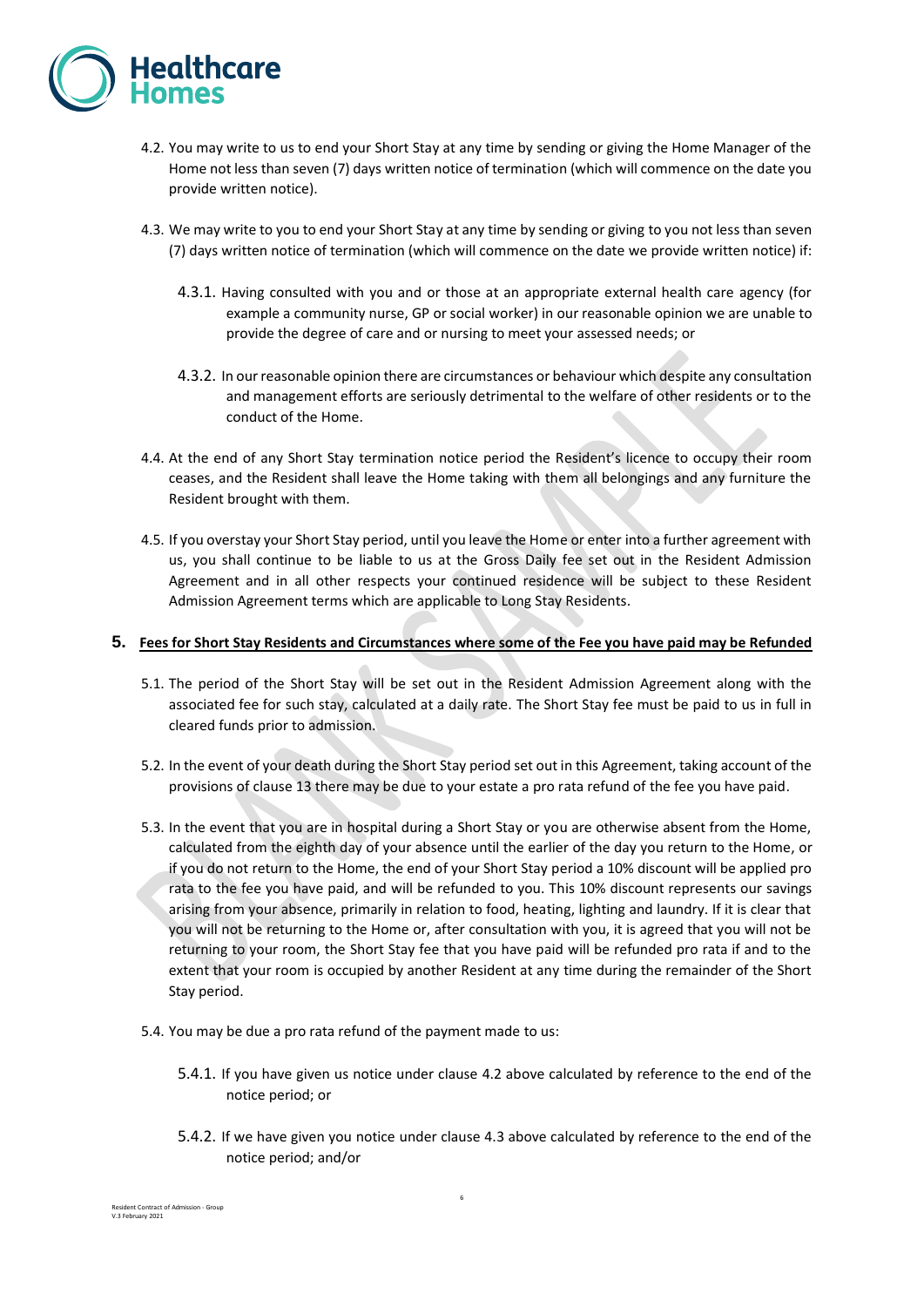

5.4.3. If your room is occupied by a new resident after notice under clause 4.2 or clause 4.3 has been given, and before the end of the notice period your room is occupied by a new resident, calculated by reference to the period between such new occupation and the end of such notice period.

## **6. Fees for Long Stay Residents**

- 6.1. The weekly fees for your stay as a Long Stay Resident are shown in the Resident Admission Agreement and are payable in advance as follows. The first payment shall be due no later than the day of your admission and shall cover a period of one month from the day of admission. Thereafter, we will invoice you monthly in advance for your stay at the Home. You must pay the fees payable and due for each calendar month period by no later than the first (1st) day of that calendar month. *For example, if you are admitted on 26 October, the initial payment will cover the one month period of 26 October to 25 November, on 1 November you will pay for the rest of November, i.e., covering the period 26 November to 30 November, and on 1 December you will pay for the period 1 December to 31 December.*
- 6.2. If on admission it has already been confirmed to us by the relevant NHS Clinical Commissioning Group ('**CCG**') that you have eligibility for Funded Nursing Care ('**FNC**'), we shall collect fees net of FNC. If FNC eligibility has not been confirmed by the CCG at the time of your admission, or if at a later date during your residence you become eligible for FNC; once we have confirmation and details of your FNC entitlement from the CCG (which we will confirm to you) we will adjust your account accordingly so that you are only charged net of FNC. You will also be notified as soon as reasonably practical if FNC ceases or the amount of FNC we receive changes, and the consequential adjustment to the net amount you pay. If there is disagreement between you and us about whether the decision of a CCG about your FNC eligibility involves a change in your needs, clauses 3.3.1.4 and 3.3.1.5 shall apply.
- 6.3. Subject to clause [13,](#page-10-0) where the Resident is absent from the Home, fees shall remain payable for the period of absence as follows:
	- 6.3.1. For the first seven (7) days 100%; and
	- 6.3.2. From the eighth (8) day and for the following 5 weeks 90% (i.e., a discount of 10% representing our savings arising from your absence, primarily in relation to food, heating, lighting and laundry).
	- 6.3.3. We shall endeavour to consult with you about your return to your room, but if it remains empty after this 6 week period, we reserve the right to terminate this Agreement by giving you twenty eight (28) days written notice. The 10% discount set out at clause 6.3.2 above will be applied during any such twenty eight (28) days written notice period. We will not charge you if and to the extent that FNC is withdrawn or reduced during your absence and if your room is occupied by a new resident during such termination notice period, your fees liability will be adjusted appropriately.

## **7. What your Fees include**

<span id="page-6-0"></span>7.1. Where possible the room allocated upon admission to the Home will remain your room. Clause 3.3.2 deals with a change of room and any associated fee adjustments.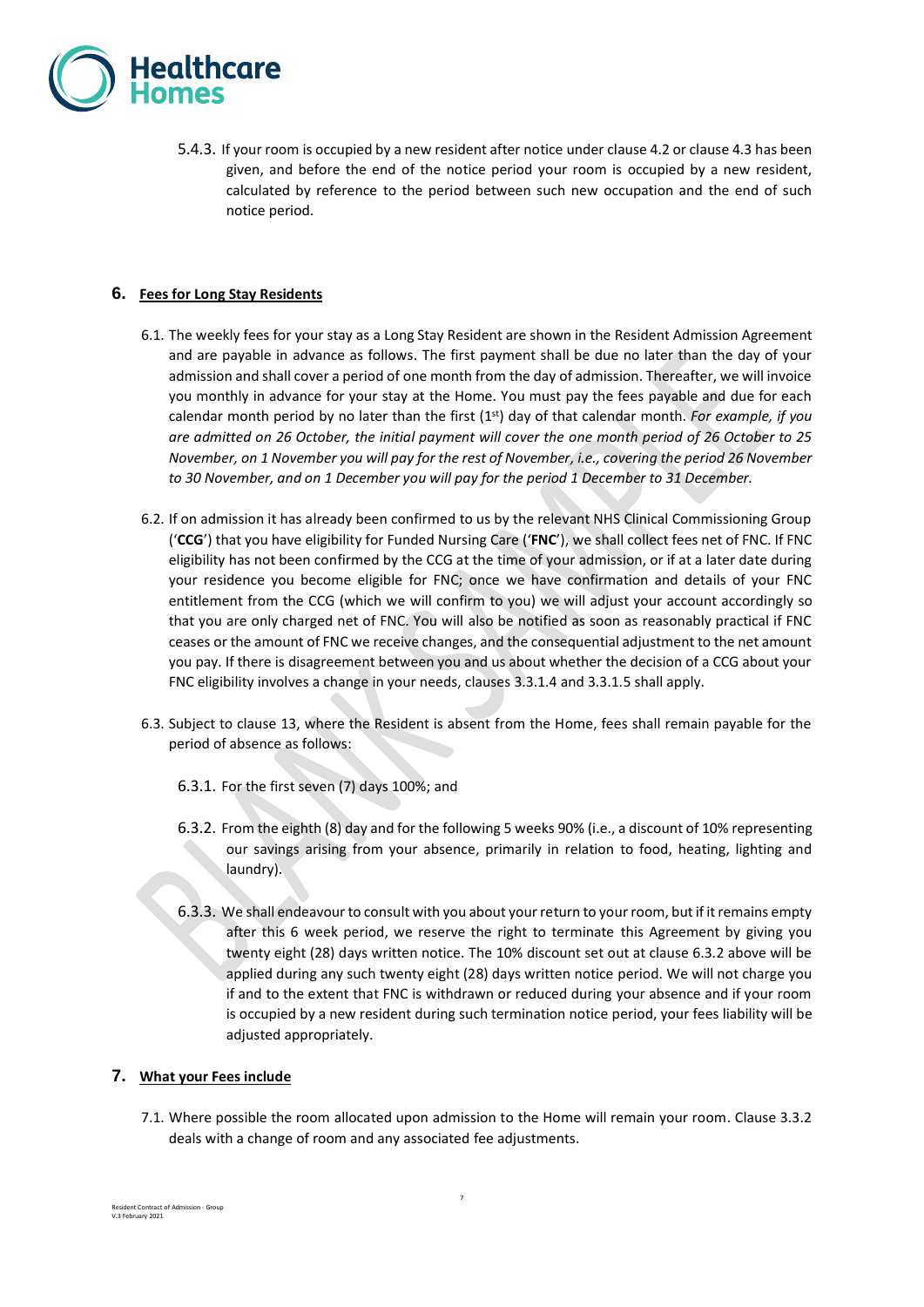

- 7.2. The fees charged by us include the costs we incur in staffing the Home on a 24-hour basis to provide care (and nursing, where applicable) and support services in accordance with your assessed needs. This includes:
	- 7.2.1. Your right to use the room allocated to you, or such other room as we may determine from time to time;
	- 7.2.2. Such food and drink as is normally required by a resident of the Home and will include breakfast, dinner and supper with a reasonable choice of menus (including special diets), along with the reasonable provision of snacks throughout the day;
	- 7.2.3. Heating and lighting;
	- 7.2.4. Cleaning of rooms;
	- 7.2.5. Periodic decorating of the Resident's room;
	- 7.2.6. The provision of appropriately trained staff on a 24-hour basis;
	- 7.2.7. Laundering of bed linen and personal items not requiring dry cleaning or specialist washing;
	- 7.2.8. The residential (and nursing, if appropriate) care recorded in your Care Plan as meeting your assessed needs and which comprises your care (and, if applicable, nursing) package.

#### **8. What your fees do not include**

- 8.1. Your fees do not cover anything not included in clause [6.3.3,](#page-6-0) for example, but not limited to:
	- 8.1.1. The costs of newspapers and periodicals, hairdressing, toiletries, dry cleaning, chiropody, treatment by dentists or opticians, or the purchase of clothing and personal effects.
	- 8.1.2. We are not obliged to provide an escort for any external scheduled appointments or emergency attendances. However, if we do provide an escort for such appointments, we will charge a reasonable escort duty fee at an hourly rate which will reflect the level of experience and qualification of the person(s) providing the escort. Except in urgent cases we shall notify you of the identity of the escort(s) and their hourly rate beforehand.
	- 8.1.3. Any damage that you or a visitor of yours causes to the Home (including equipment and your room) over and above that which would be expected to be caused by usual wear and tear, the cost of which you will reimburse us.
- 8.2. We shall invoice you regularly for any such additional costs and fees, which shall be paid by you within the latter of seven (7) days of your receipt of our invoice or any later payment date stipulated in the invoice. We may ask you to provide us a reasonable amount on account of such additional costs and fees, and in that event you ought to comply with such a request within seven (7) days of our making it, failing which we reserve the right to cease providing or arranging for the provision of such goods or services. There will be kept at the Home a record of the preceding twelve (12) months additional costs and fees (including where received by us invoices for goods or services provided by third party suppliers) and upon request there will be made available by the Home a statement of any monies which we have received on account and their application.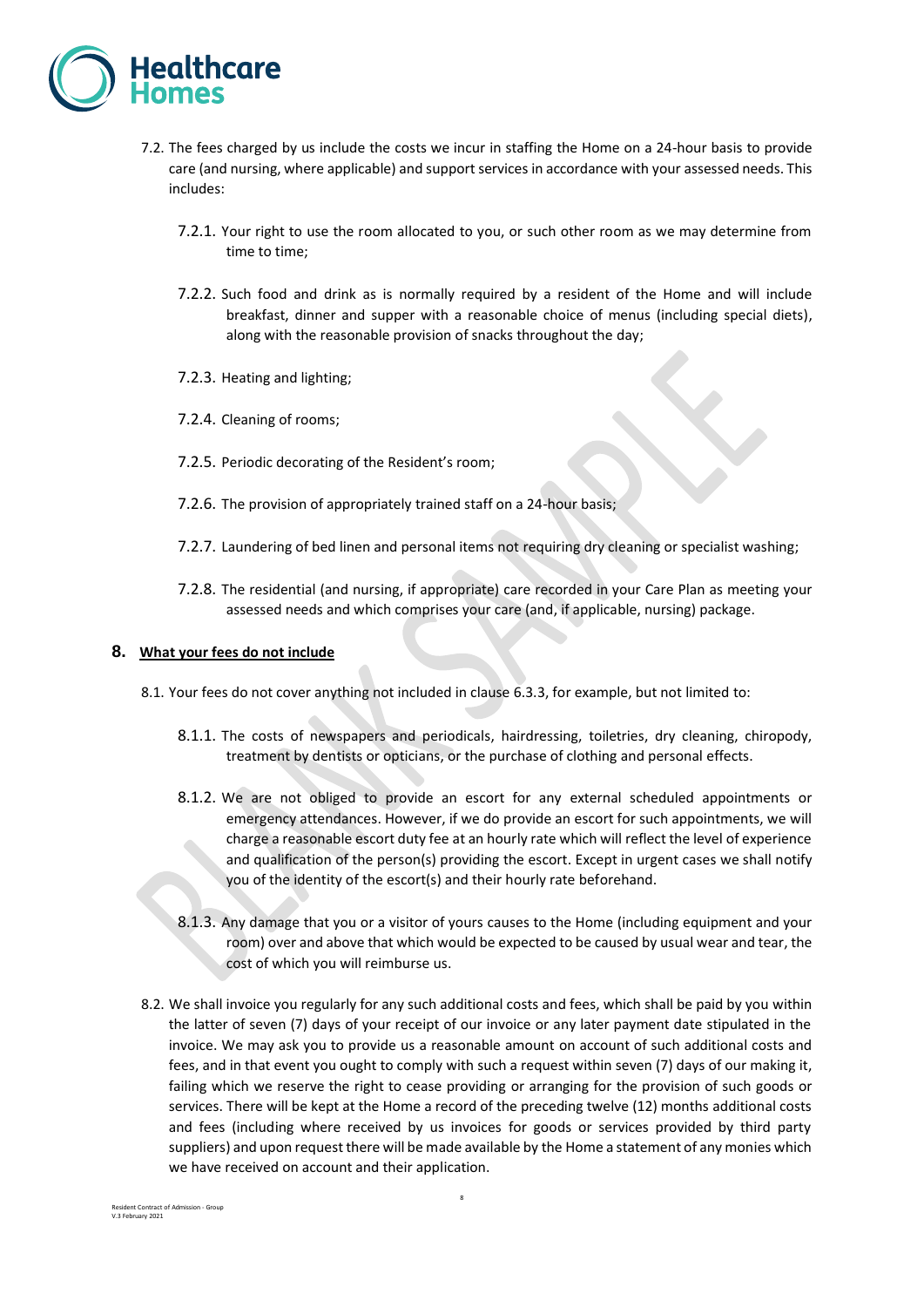

# **9. Funding Arrangements (only applicable for Long Stay Residents)**

- 9.1. You and any Guarantor promise that there are readily accessible funds sufficient to pay for your care for at least 2 years from the date of admission to one of our care homes. We have asked you and any Guarantor to provide us with information to evidence such sufficiency which ought to be provided prior to your admission to the Home. These are important factors in our agreeing to admit you into the Home.
- 9.2. We may also ask you and any Guarantor once a year to provide reasonable financial information to evidence your ongoing ability to self-fund. You and any Guarantor ought to provide us with the financial information we request within twenty eight (28) days of our request being made.
- 9.3. Where the Resident or Guarantor becomes aware that the Resident's available assets, or in the case of a Guarantor their own assets, total less than six (6) months worth of total fees payable under this Agreement, they should contact the Home Manager to discuss their options regarding future payment, funding options and continued residence in the Home.
- 9.4. Where there is a proposal that the Resident's funding status might alter through the provision of NHS Continuing Healthcare or local authority funding, the Home Manager at the Home should be informed immediately of any such proposals by the Resident or Guarantor. We shall work with you, such authorities and anyone who might top-up any shortfall between fees offered by a CCG for NHS Continuing Healthcare or by a local authority and our required weekly fee, and endeavour to agree terms with them by which you are able stay at the Home despite a change of funding, but we cannot guarantee the outcome of such discussions, and you may be required to leave the Home. If those discussions are successful, new contracts ought to be entered into with such CCG or local authority (and, if applicable, any top-up payer), and this Agreement will come to an end from the date the local authority or CCG agrees to pay us for your continued stay at the Home.

# **10. Trial Period for Long Stay Residents**

- 10.1. The first four (4) weeks of your stay in the Home is a trial period during which time either we or you can terminate this Agreement by giving the other party seven (7) days written notice of their intention to terminate, which will commence on the date notice is given. Your notice should be given in writing to the Manager at the Home. We will only give you notice if we have good reason, such as behaviour which puts you or others at risk or because we cannot meet your care or nursing needs.
- 10.2. If your room is occupied by a new resident after such termination but before the end of the trial period, we will refund you a proportion of the advance payment made to us which is attributable to the period of such occupation.

## **11. Our rights to end this Agreement (only applicable for Long Stay Residents)**

- 11.1. We may write to you to end this Agreement by providing you with not less than twenty eight (28) days prior notice (which will commence on the date notice is given) if:
	- 11.1.1. Any amount lawfully due to us is not paid within thirty (30) days of our written request for such payment and no realistic proposals have been made for such payment and for payment of the further sums that will have fallen due by the end of the thirty (30) days written request period; or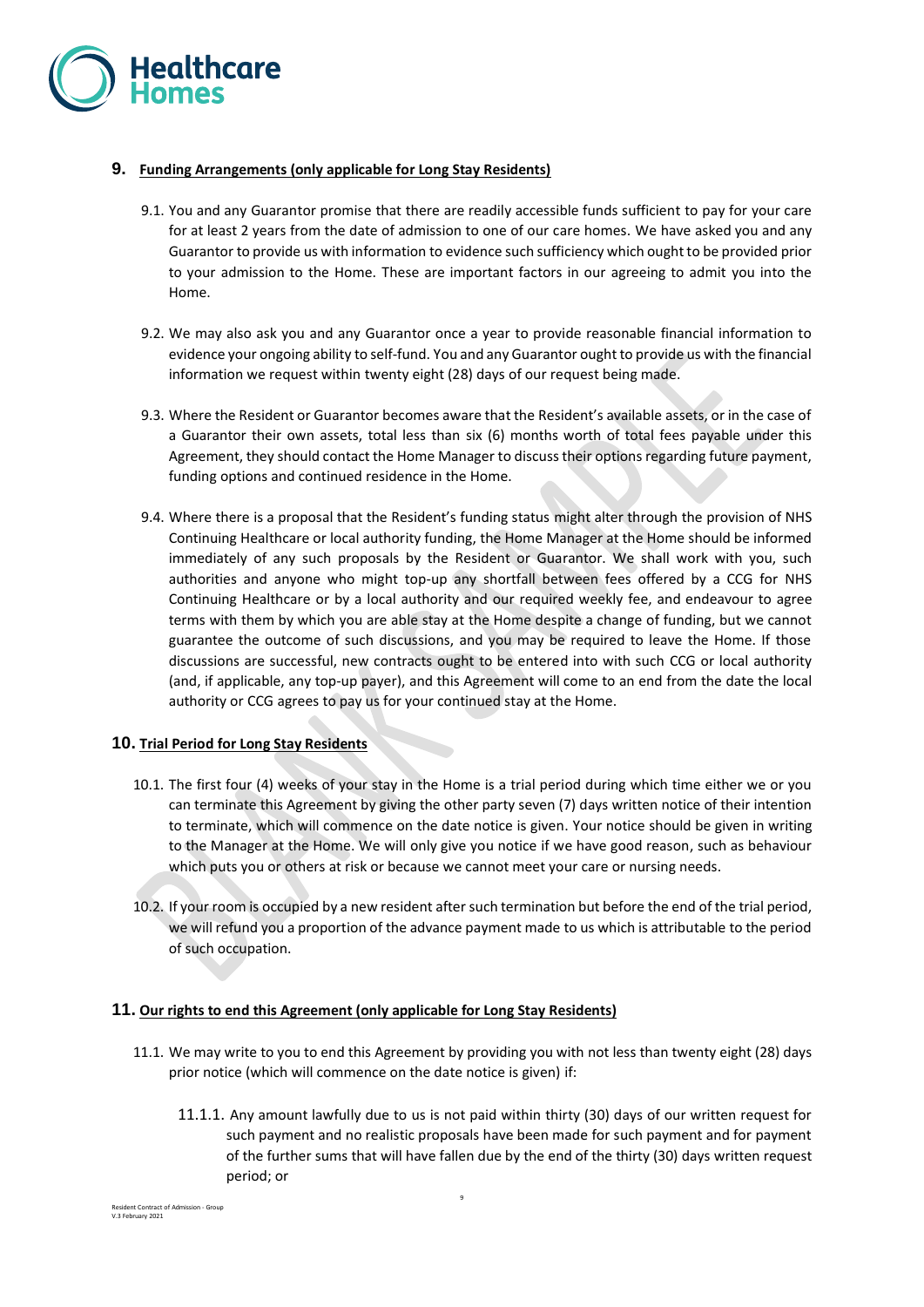

- 11.1.2. In accordance with clause 3.3.1.5; or
- 11.1.3. The circumstances in clause 6.3.3 apply; or
- 11.1.4. If there is a proposed switch of funding (see clause 9.4) to which we do not agree; or
- 11.1.5. Having consulted with you and or those at an appropriate external health care agency (for example a community nurse, GP or social worker) in our reasonable opinion we are unable to provide the degree of care and or nursing to meet your assessed needs; or
- 11.1.6. Following any other material breach by you of this Agreement, if such material breach continues for twenty-eight (28) days after a request in writing from us to you requesting the breach be remedied.
- 11.2. We may end this Agreement at any time by providing you with immediate written notice (or notice of such length which is in our view appropriate) if in our reasonable opinion there are circumstances or behaviour which despite any consultation and management efforts are seriously detrimental to the welfare of other residents or to the conduct of the Home.
- 11.3. You may appeal any decision to issue a termination notice to the Regional Director responsible for the Home (whose details will be available from the Home) within seven (7) days of your receiving the termination notice from us.
- 11.4. At the end of any termination notice period the Resident's licence to occupy their room ceases, and the Resident shall leave the Home taking with them all belongings and any furniture the Resident brought with them, and calculated to the later date of the end of the termination period and the day the Resident leaves the Home, all amounts lawfully due to the Company or the Resident which have not yet been paid must be paid.

## **12. Your rights to end this Agreement (only applicable for Long Stay Residents)**

- 12.1. You may write to us to end this Agreement at any time by sending or giving the Home Manager of the Home:
	- 12.1.1. not less than twenty-eight (28) days written notice of termination (which will commence on the date you provide written notice); or
	- 12.1.2. not less than seven (7) days written notice (which will commence on the date you provide written notice) following any material breach by us of the Agreement, providing such material breach continues for twenty-eight (28) days after a request in writing from you to us asking for the breach to be remedied; or
	- 12.1.3. in accordance with any of clauses 3.3.1.5, 3.3.3.4 or 3.3.4.2.
- 12.2. At the end of any termination notice period the Resident's licence to occupy their room ceases, and the Resident shall leave the Home taking with them all belongings and any furniture the Resident brought with them, and calculated to the later date of the end of the termination period and the day the Resident leaves the Home, all amounts lawfully due to the Company or the Resident which have not yet been paid must be paid.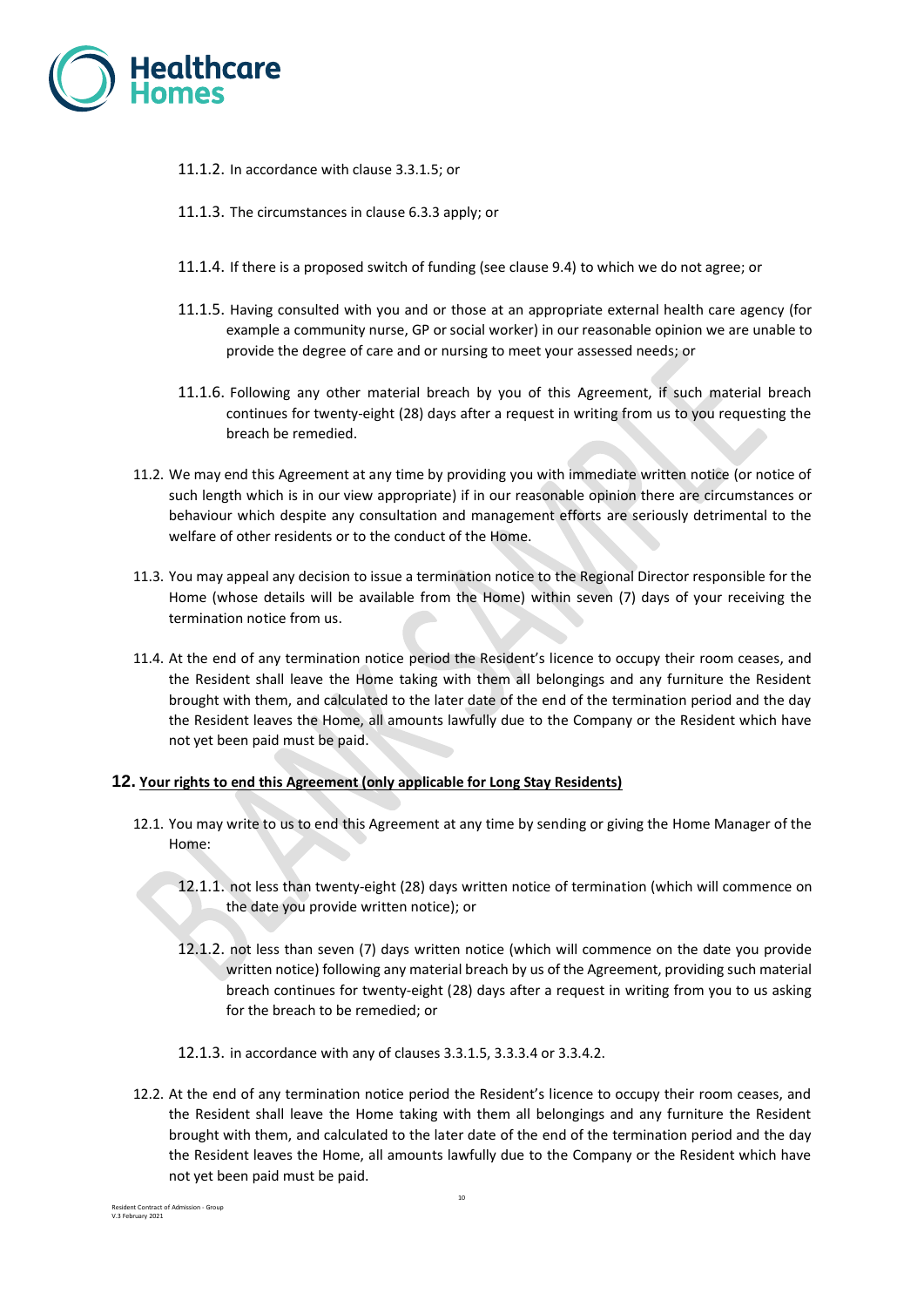

# **13. Termination of Long Stay Residents Agreement outside of the Control of either Party**

- <span id="page-10-0"></span>13.1. Except for those terms intended to have continuing effect, this Agreement will terminate immediately upon the death of the Resident. If this happens, this Agreement will be deemed to have been terminated at midnight on the date of death and the Home will charge to the Resident's estate three (3) day's fees (calculated from the day after the Resident's death) pending clearance of the Resident's room (and additional sums in the circumstances set out at clause 14). If we receive any FNC contributions for any nursing care prior to death, we shall credit the Resident's account accordingly.
- 13.2. Any refund of fees or cash we hold will be paid to your estate and any outstanding fees, or other costs or charges due to the Company, together with any interest properly due, shall be paid by your estate or (if there is one) Guarantor.

# **14. Other Effects of Termination - Charges if your Room is not Cleared - and Sale and Disposal of your Belongings and any Furniture**

- 14.1. If the room is not cleared of all of your possessions within three (3) days of this Agreement terminating in accordance with clause 11 or 12 and you have not taken all your belongings and any furniture with you, we reserve the right to charge an additional fee equal to the daily rate for a maximum of ten (10) days.
- 14.2. In the event of your death, if the room is not cleared of all of your belongings and any furniture within three (3) days of this Agreement terminating in accordance with clause [13,](#page-10-0) we reserve the right to charge an additional fee equal to the daily rate for a further seven (7) days. Those representing your estate may ask us to extend such period, and provided there is no new occupation of the room and satisfactory arrangements are reached for the payment of continuing daily fees, we shall not object to such a request.
- 14.3. If by the end of the ten (10) days set out in clause 14.1 or the ten (10) days (or more if so requested and agreed) set out in clause 14.2 all of your belongings and any furniture are not cleared, we reserve the right to remove and, where possible, store them at the Home. If it is not possible to store all or some of them at the Home, we may have to store them elsewhere. We shall have the right to charge our reasonable costs of removal and storage, with removal and storage costs calculated at the rate of a reputable storage company.
- 14.4. If any of your belongings and furniture have not been collected at the end of (as the case may be) the period set out at clause 14.1 or the period set out at or agreed in accordance with clause 14.2, we shall have the right to give you or those representing your estate not less than fourteen (14) days written notice before we dispose or sell them. If any of them are of significant money value, we shall try and sell them at a reasonable price. If there is a sale, after deducting our reasonable costs and expenses incurred in such sale, we shall within twenty eight (28) days of sale account to you or your estate for any net sales proceeds.

## **15. Visitors Policy**

15.1. If we have reasonable grounds to suppose that a visitor is an immediate, significant risk to the welfare of any resident, other visitor or member of staff, we have the right to require them to leave the Home immediately. In instances of lesser risk, we shall endeavour to discuss with the visitor and the resident they are visiting our views of their conduct and any conditions for further visits. If we believe the visitor poses a significant risk to any resident, visitor or staff, we may inform them that they are not permitted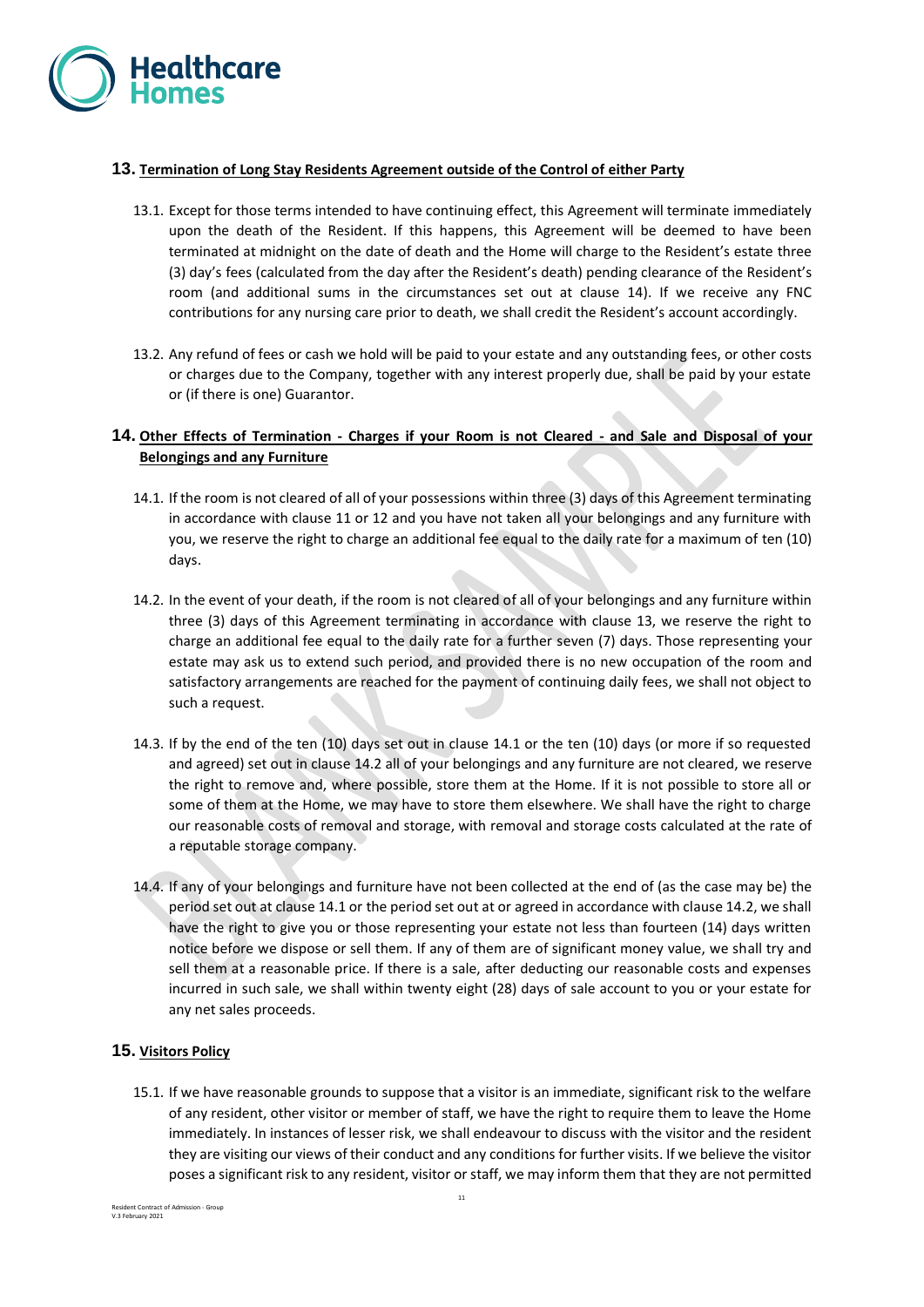

to attend the Home for such period as is reasonable. They or the resident whom they wish to visit can ask that the Home Manager of the Home review the decision to prevent attendance at the Home or any conditions imposed on any future visits and if dissatisfied with such review, may appeal it to the Regional Director responsible for the Home, whose details are available from the Home.

## **16. Interest and Recoverable Costs**

16.1. Any amount due within the Terms of this Agreement that is not paid to the Company on its due date will bear interest from the due date to the date of actual payment (calculated on a daily basis) at the rate of 3% above the base lending rate of the NatWest Bank. This interest, which shall compensate us for our being unable to use of the monies you have failed to pay, shall accrue on a daily basis from the due date until the date of actual payment of the overdue amount, whether before or after judgment. You must pay us interest together with any overdue amount along with all reasonable legal fees, costs and expenses incurred in recovering such overdue amount.

## **17. Insurance**

17.1. You are responsible for insuring to full replacement value all personal furniture and belongings brought in to the Home. The Home shall not be responsible in any way unless the Home has been negligent, fraudulent or breached this Agreement in respect of your belongings. The Resident must not keep large sums of cash or valuable items in his/ her room and, if the Resident does so, it will be at the Resident's risk and the Company shall have no liability for loss of any such cash or valuables. Sums may be deposited in the Home's safe subject to the maximum permitted by our existing insurance policy of £100.

## **18. Our Right to alter this Agreement**

18.1. The Company shall have the right to vary the Terms and Conditions of this Agreement from time to time to ensure the Company is able to deliver safe, effective and efficient care services in line with changing needs of residents, or to adapt to new or changed legislation or regulatory rules. Variations will be notified in writing at least twenty eight (28) days in advance and will take effect from the date stated in the notice.

## **19. Liability**

- 19.1. Nothing in these Terms and Conditions shall exclude or limit liability for death or personal injury resulting from the negligence of the Company, or its employees or agents or breach of statutory duties relating to providing you with goods, products or services or any fraud or fraudulent misrepresentation.
- 19.2. The Company shall not be liable to the Resident or any Guarantor for any loss or damage that is not foreseeable. Loss or damage is 'foreseeable' if it is an obvious consequence of our breach or it is being contemplated by you and us at the time this Agreement is entered in to.
- 19.3. Our total liability to you in respect of any loss of or damage to your belongings shall be limited to £2,500 for any one incident.

## **20. Data Protection**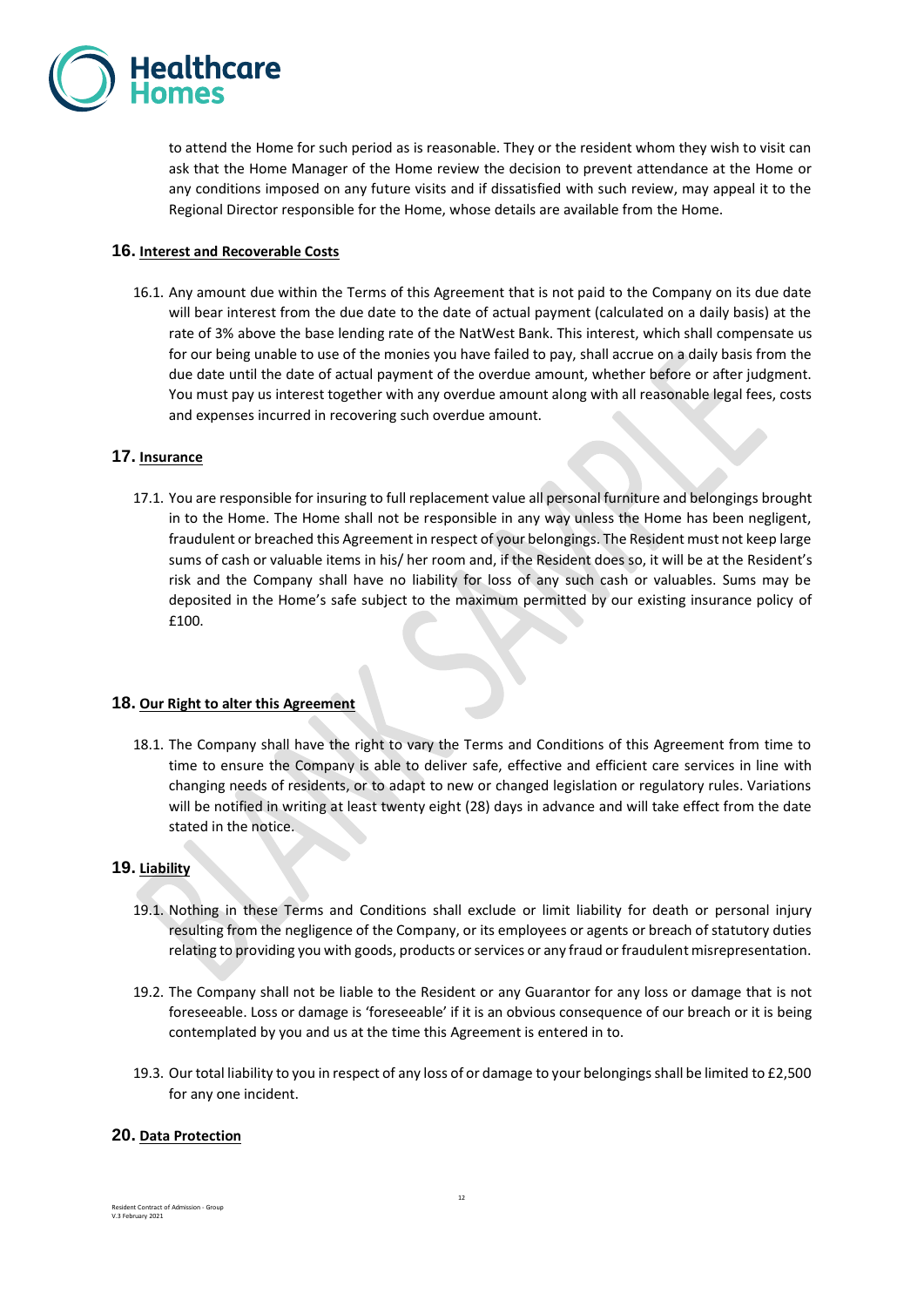

20.1. We will only use your personal information in accordance with the laws that are in force in England, the full details are as set out in our Privacy Policy. You can find our Privacy Policy on our website: [www.healthcarehomes.co.uk/privacy-notice/](http://www.healthcarehomes.co.uk/privacy-notice/) or it will be supplied to you if you ask the Home Manager at the Home.

## **21. Complaints**

21.1. If you have a query or complaint, we will be pleased to help. Our complaints procedure is to be found on our website: www.healthcarehomes.co.uk or it will be supplied to you if you ask the Home Manager at the Home. It also sets out how you can refer your complaint to the Care Quality Commission or contact the Local Government Ombudsman. You can also report any complaint about abuse or alleged abuse to us and/or the local authority safeguarding team. Independent of your complaints rights you have legal rights in relation to our providing our services with reasonable skill and care and complying with our obligations under this Agreement. Advice about your legal rights can be obtained from the Citizens Advice Bureau or Trading Standards.

#### **22. Governing Law**

22.1. This Agreement shall be governed by and construed in accordance with English Law and the parties submit to the jurisdiction of the English Courts.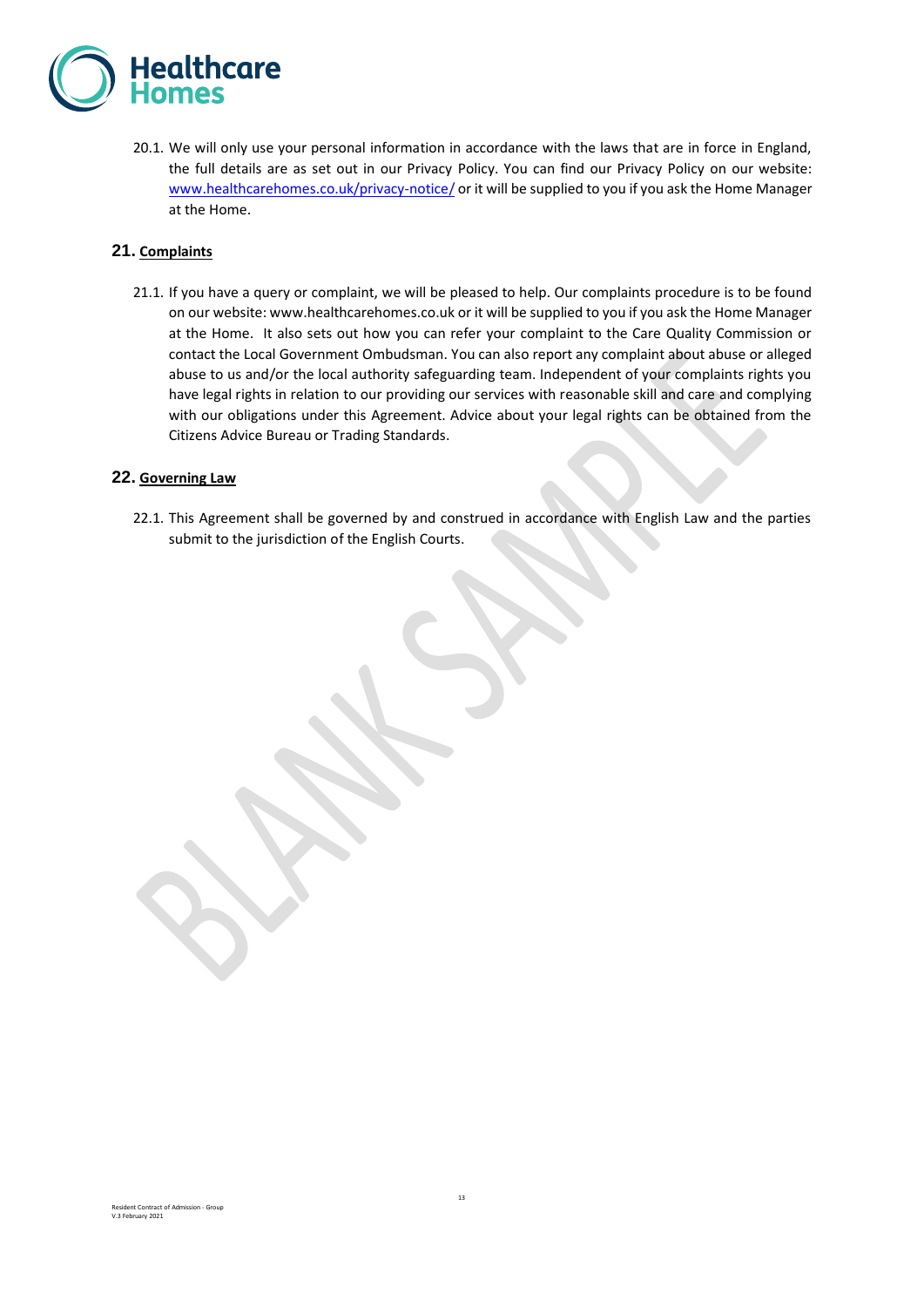

## **Resident Admission Agreement**

……………………………………………………………………………………………………………………………………………………………………

- 1. Resident Name: ……………………………………………
- 2. Mr/Mrs/Miss/Ms/Dr/Rev/ Other
- 3. Date of Birth: ……………………………………
- 4. Care Home Name: ………………………………………………
- 5. Address:

…………………………………………

- 6. Date of Admission: ………………………………
- 7. Room Number: ………………….
- 8. Type of Care: Nursing/ Residential details of which are set out in your Care Plan
- 9. Duration of Stay: *(Indicate as applicable)*

Long Stay

Short Stay (fixed period, normally of no more than 28 days. Complete below)

- 10. Number of days for Short Stay: …………….
- 11. End date of Short Stay: …………………
- 12. Gross weekly fee (including FNC, where applicable) £………………… Any FNC (only applicable if FNC eligibility is confirmed) £………………… Gross Daily fee (Short Stay) £ …………………
- 13. Fixed Increase of 5.8% on each 1 April (clause 3.3.3.1) applicable to Long Stay Residents. Generally, additional costs and expenses are payable within 7 days of your receipt of our invoice (clause 8.2).
- 14. I confirm that I have received a copy of the Terms and Conditions and the Residents Admission Agreement which constitute this Agreement and agree to the terms and conditions contained within them. I undertake to pay the sums due to Healthcare Homes Group Limited on the due dates.

Capacity in which signing *(Indicate as applicable)* Resident Financial and Property Power of Attorney Deputy

Signature: ……………………………………… (please add name and address overleaf)

Resident Contract of Admission - Group V.3 February 2021